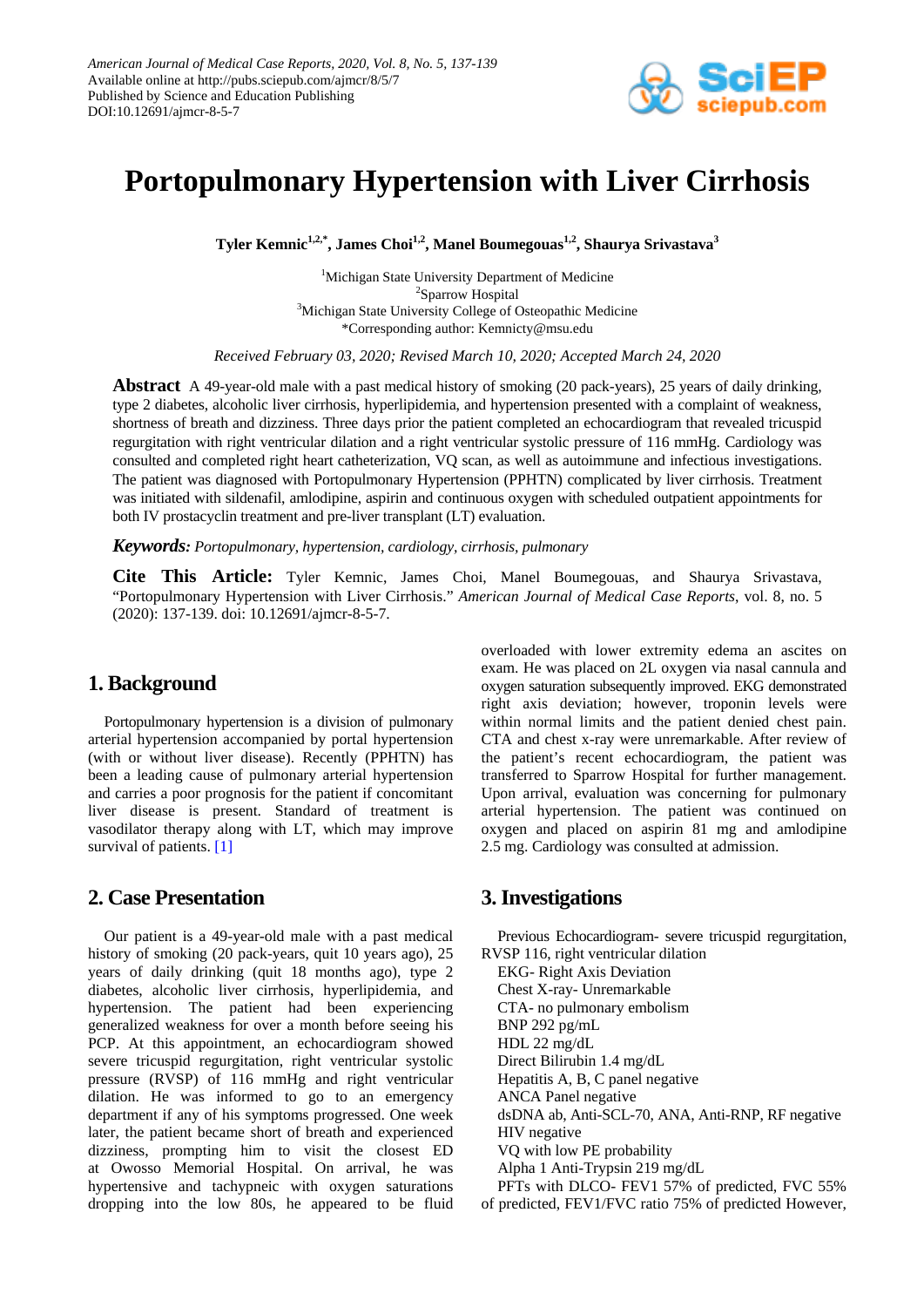the total lung capacity is normal. Diffusion capacity 88% of predicted. Features of obstruction and restriction impairments.

Right heart catherization with nitric oxide challengeprecapillary pulmonary hypertension; mean pulmonary artery pressure 53 mmHg, normal pulmonary arterial wedge pressure 6 mmHg

#### **4. Differential Diagnosis**

There are many possible etiologies for PPHTN and there are 5 identified groups for pulmonary hypertension. The patient's normal pulmonary arterial wedge pressure (6 mmHg) refutes group 2 for left heart disease. Lung disease was of concern, however PFTs and DLCO showed features of obstruction and restriction not meeting criteria for COPD, eliminating group 3. The CTA and VQ were unremarkable, ruling out group 4. Our patient was found to not have HIV, schistosomiasis, congenital heart disease, drug or toxin induced PAH, or a family history of heritable pulmonary arterial hypertension, covering most of group 5. The patient's normal pulmonary arterial wedge pressure and increased mean pulmonary artery pressure are most consistent with group 1.

#### **5. Outcome and Follow-up**

Our patient is undergoing IV prostacyclin therapy and awaiting liver transplant.

## **6. Discussion:***Include a very Brief Review of Similar Published Cases*

The pathophysiology of PPHTN is still not well described. It is seen in both non-cirrhotic and cirrhotic portal hypertension and it not related to the severity of liver disease. [\[2\]](#page-1-1) Female sex and autoimmune disease are risk factors. [\[3\]](#page-1-2) There are 2 diagnostic criteria for PPHTN: 1. Portal hypertension (>15 mmHg, or portocaval gradient  $> 5$  mmHg) and 2. Mean pulmonary artery pressure > 25 mmHg and mean pulmonary artery occlusion pressure < 15 mmHg, transpulmonary gradient > 10 mmHg, pulmonary vascular resistance > 240 dyn.s.cm-5 = 3 UI WOOD. (PPHTN comprises of 6% of all LT candidates. [\[4\]](#page-1-3)

To avoid worsening of hemodynamics, patients with PPHTN should not be given beta-blockers. Anticoagulants should be avoided as well due to an increased risk of bleeding in these patients. [\[5\]](#page-1-4) Medical treatment of PPHTN includes prostacyclin pathway agonists, endothelin receptor antagonists, nitric oxide-cyclic guanosine monophosphate enhancers, phosphodiesterase inhibitors and guanylate cyclase stimulators. Definitive treatment is LT, which may allow some patients to wean off medical treatment entirely[.\[6\]](#page-1-5)

Onoe et al reported a 63-year-old female with alcoholic cirrhosis who was later diagnosed with PPHTN and treated with tadalafil and LT. Their patient experienced a rapid improvement after LT and was weaned off phosphodiesterase type 5 enzyme inhibitor therapy. [\[7\]](#page-1-6)

Zopey and coauthors completed a three patient case series illustrating patients transitioning from hepatopulmonary syndrome to portopulomnary hypertension. Their first patient was a 57-year-old female with cirrhosis secondary to nonalcoholic steatohepatitis. She presented with a two-year history of shortness of breath, and during the same hospitalization the patient was diagnosed with hepatopulmonary syndrome. Seven years later, the patient underwent a routine transthoracic echocardiogram showing RVSP of 62 mmHg after a right heart catheterization (PPHTN) was diagnosed and began treprostinil treatment. The second and third cases describe a 63-year-old and 56-year-old men with hepatitis C and later diagnosed with PPHTN. The second case received a LT with subsequent resolution of symptoms, while the third patient was not a candidate for LT due to PPHTN severity and was treated with ambrisentan in hopes of improving PPHTN for LT reevaluation. [\[8\]](#page-2-0)

## **7. Learning Points/Take Home Messages** *3-5 Bullet Points*

- 1. Portopulmonary Hypertension is a type of pulmonary arterial hypertension along with portal hypertension with or without liver disease. 10% of PPHTN patients have portal hypertension without cirrhosis.
- 2. Female sex and autoimmune disease are risk factors for PPHTN.
- 3. PPHTN comprises 6% of liver transplant candidates.
- 4. Right Heart catheterization is recommended to confirm diagnosis of PPHTN.

### **References**

- <span id="page-1-0"></span>[1] Saleemi S. Portopulmonary hypertension. Ann Thorac Med. 2010;  $5(1)$ :  $5-9$ .
- <span id="page-1-1"></span>[2] Aldenkortt F, Aldenkortt M, Caviezel L, Waeber JL, Weber A, Schiffer E. Portopulmonary hypertension and hepatopulmonary syndrome. World J Gastroenterol. 2014; 20(25): 8072-8081.
- <span id="page-1-2"></span>[3] Kawut SM, Krowka MJ, Trotter JF, et al. Clinical risk factors for portopulmonary hypertension. Hepatology. 2008; 48(1): 196- 203.
- <span id="page-1-3"></span>[4] Colle, I. O., Moreau, R., Godinho, E., Belghiti, J., Ettori, F., Cohen - Solal, A., Mal, H., Bernuau, J., Marty, J., Lebrec, D., Valla, D. and Durand, F. (2003), Diagnosis of portopulmonary hypertension in candidates for liver transplantation: A prospective study. Hepatology, 37: 401-409.
- <span id="page-1-4"></span>[5] Provencher S, Herve P, Jaı¨s X, Lebrec D, Humbert M, Simonneau G, Sitbon O. Deleterious effects of beta-blockers on exercise capacity and hemodynamics in patients with portopulmonary hypertension. Gastroenterology 2006; 130: 120-126.
- <span id="page-1-5"></span>[6] Does Portopulmonary Hypertension Impede Liver Transplantation in Cirrhotic Patients? A French Multicentric Retrospective Study. Reymond M, Barbier L, Salame E, Besh C, Dumortier J, Pageaux GP, Bureau C, Dharancy S, Vanlemmens C, Abergel A, Woehl Jaegle ML, Magro P, Patat F, Laurent E, Perarnau JM Transplantation. 2018; 102(4): 616.
- <span id="page-1-6"></span>[7] Takashi Onoe, Asuka Tanaka, Kohei Ishiyama, Kentaro Ide, Hirotaka Tashiro & Hideki Ohdan Surgical Case Reports volume 4, Article number: 15 (2018).